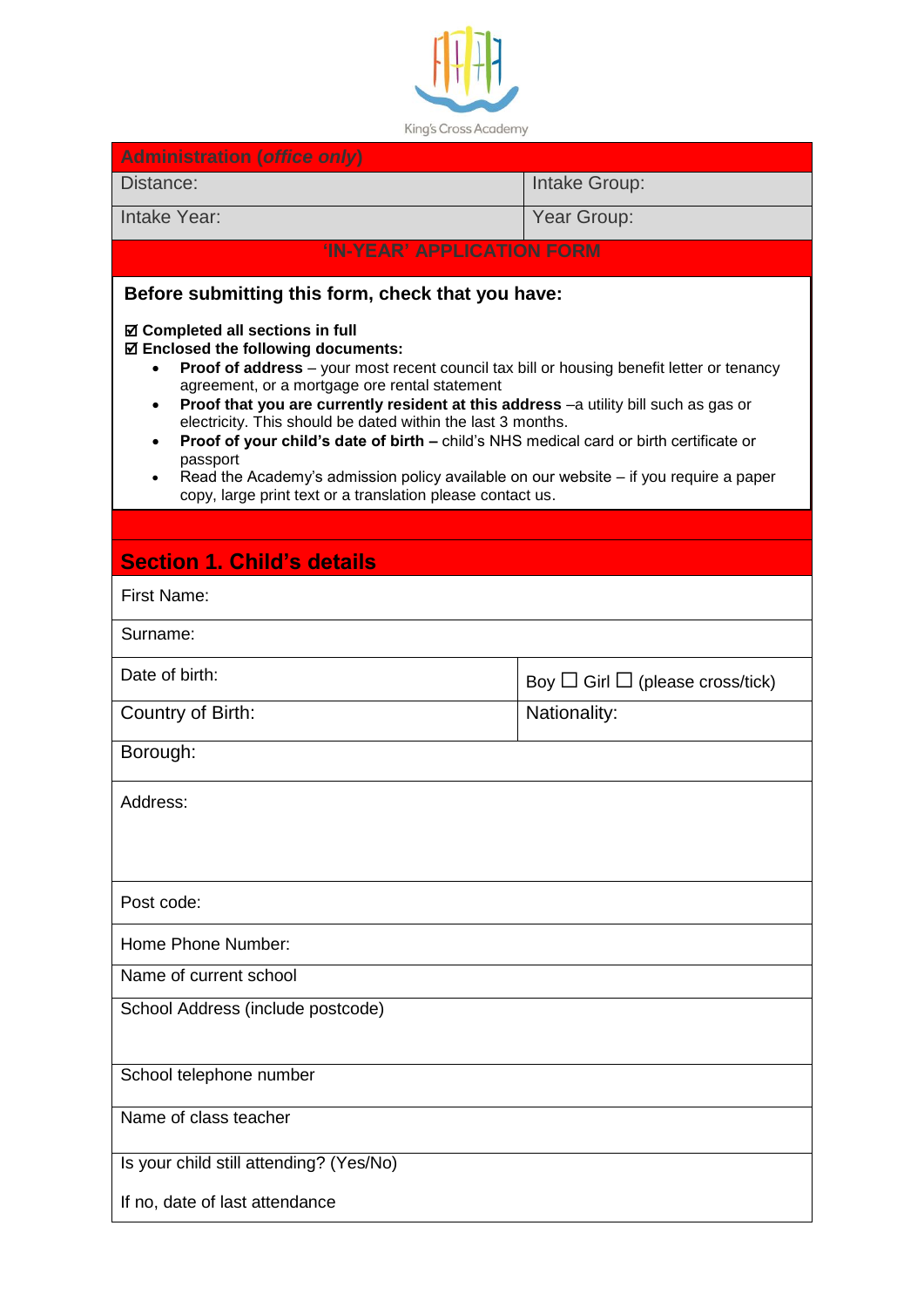Any medical needs or dietary requirements?

# **Section 2. Parents' or legal guardians' details**

Parent 1 Name:

| Parent 2 Name: |  |  |
|----------------|--|--|
|----------------|--|--|

Do both parents have parental responsibility? Yes / No

If no, which parent has parental responsibility? **…………………………..…………**

| Address:<br>Post code:                                       |
|--------------------------------------------------------------|
|                                                              |
|                                                              |
|                                                              |
|                                                              |
| Home Phone Number:                                           |
| Work/mobile:                                                 |
| Email address:                                               |
| Is your child fostered through a private arrangement? Yes/No |
|                                                              |

**\* You have a duty to inform the local authority if the child is fostered through a private arrangement with the child's birth family. Private fostering refers to carers who are NOT stepparents, grandparents, siblings, aunts or uncles and who do NOT have parental responsibility.**

Are you Crown Servant applying for a place as a result of a posting? Yes/No

## **Section 3. Priority for Admission**

**Is your child** (please cross/tick):

| In public care (looked after) or known to children's integrated services/social<br>worker/Family Services | Yes/No |
|-----------------------------------------------------------------------------------------------------------|--------|
| Have a current education health and care plan (FHCP)                                                      | Voc/No |

Have a current education, health and care plan (EHCP) Yes/No (if yes please attach a copy)

Currently undergoing statutory assessment SEN/D Yes/No \* if yes please attach a copy

**If yes, please provide further details on a separate sheet or submit supporting evidence**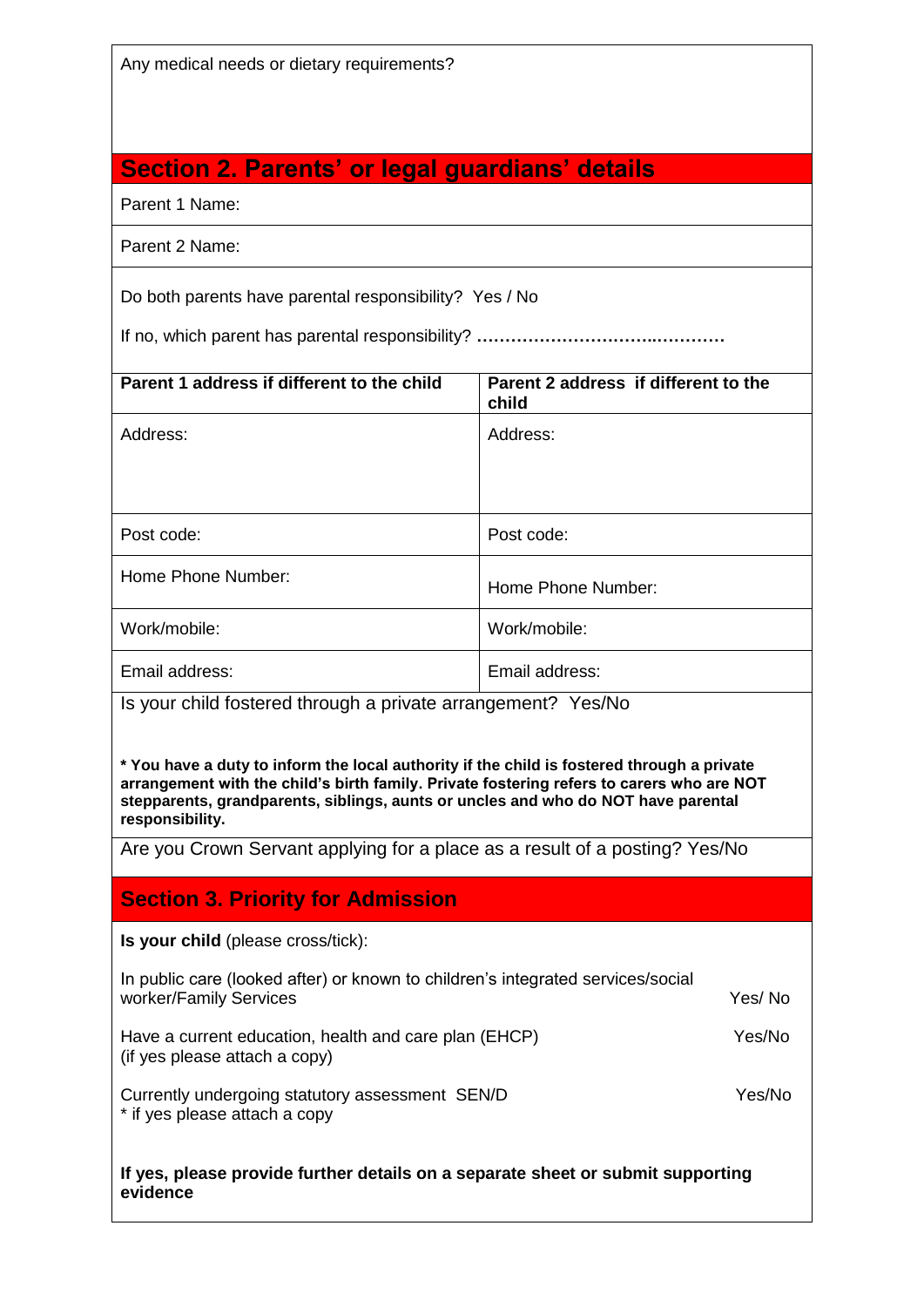## **Section 4. Why are you applying?**

 $\Box$  My child does not currently have a place in any school

Please explain why and how long your child has been out of school on a separate page

 $\Box$  A change of address / move

 $\square$  So my child can join their brother/sister (siblings)

Name of sibling(s) ……………………………………………………………………………….

 $\Box$  My child was removed from school roll. Please give the reasons on a separate page

Child has been placed in local authority care or was previously looked after.

 $\square$  Issues in current school

 $\square$  Other reason (Please make a note of the details on a separate page)

### **Section 5. Other circumstances**

Does your child have a social or medical reason to attend a specific school? Yes / No

Does your child have special education needs (but not a EHCP)? Yes / No

Is your child a young carer? Yes / No

Has your child been permanently excluded or at risk of permanent exclusion? Yes / No

Does your child have a history of attendance problems? Yes / No

Please state his/her first language:.................................................................................

Language spoken at home: ............................................................................................

**If you answered yes to any question, please make sure you provide details and any relevant documents.**

**Please note that the information held at the Academy in respect of its pupils, and the disclosure of such information, complies with Data Protection legislation.**

 $\Box$  I certify that the information I have given on this application form is correct.

 $\Box$  I authorise the school to check the details with any relevant body.

 $\Box$  I understand that any false or deliberately misleading information on this form and/or supporting information may make this application invalid and could lead to the offer of a place being withdrawn.

Signature: \_\_\_\_\_\_\_\_\_\_\_\_\_\_\_\_\_\_\_\_\_\_\_\_

Date:\_\_\_\_\_\_\_\_\_\_\_\_\_\_\_\_\_\_\_\_\_